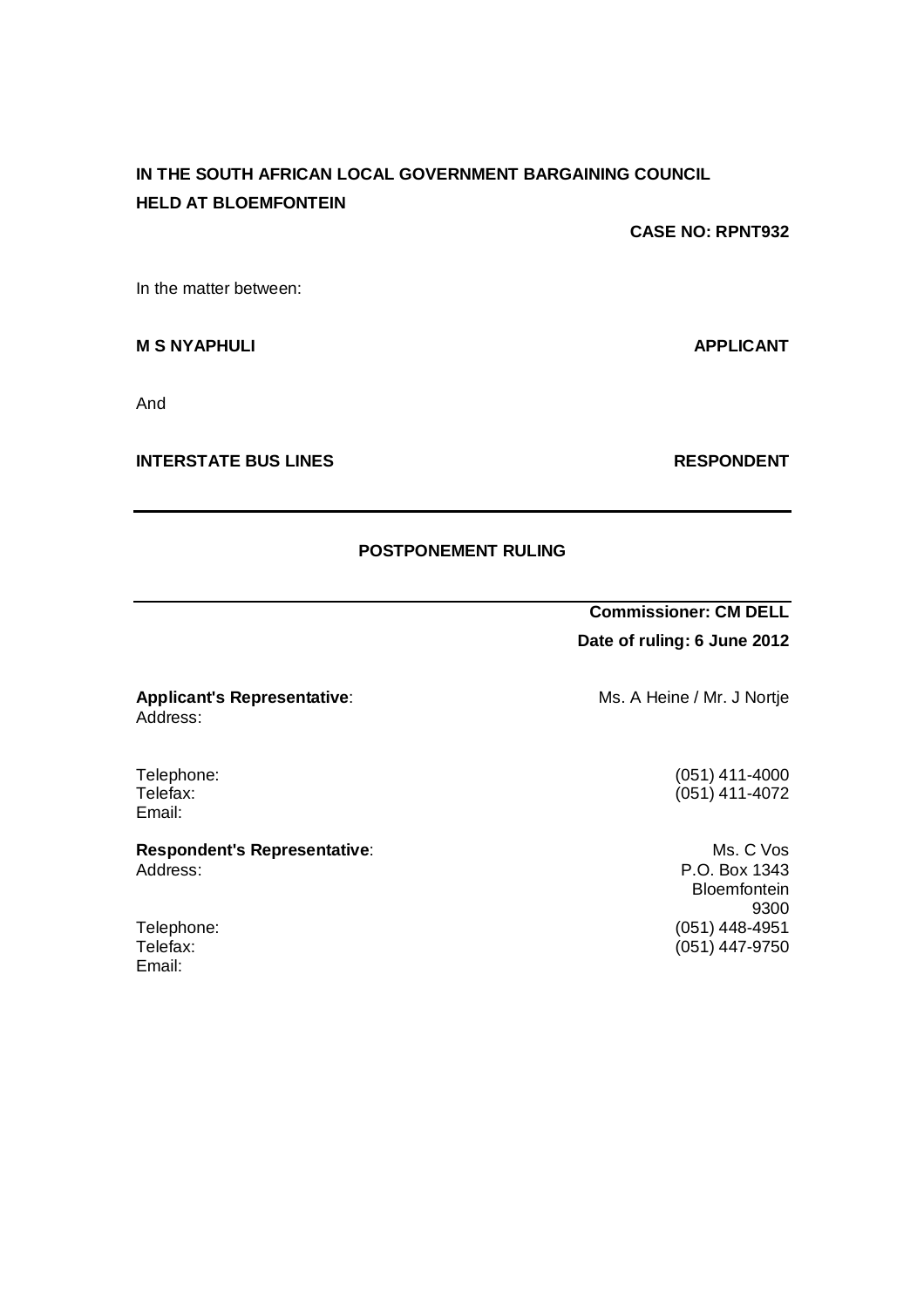## 1. **DETAILS OF HEARING AND REPRESENTATION**

- 1.1. This is the postponement ruling in the dispute between **M S NYAPHULI,**  the applicant and **INTERSTATE BUS LINES,** the respondent, which postponement ruling was handed down on 1 June 2012 and at the employer's premises, Interstate Bus Lines.
- 1.2. The Applicant was present and was represented by his attorney, Mr. A Heine of Kramer, Weihmann Joubert Attorneys whilst the respondent was represented by Ms. C Vos of its Industrial Relations Department.

## 2. **REASONS FOR POSTPONEMENT**

- 2.1. At the outset the Applicant, Mr. Nyaphuli was initially represented by a candidate attorney of the firm Kramer, Weihmann, Joubert. Regretfully a candidate attorney has no locus standi before Bargaining Councils and/or CCMA proceedings. As a result thereof she was not allowed to appear and requested a postponement on behalf of the Applicant.
- 2.2. The matter however stood down for a considerable period of time in order for the Applicant and the candidate attorney to secure an admitted attorney to request the postponement.
- 2.3. Ms. Heine on behalf of the Applicant indicated that, and it is common cause, that the Applicant was initially represented by his trade union but that the trade union withdrew from the matter on or about 8 May 2012.
- 2.4. Subsequently the Applicant has approached Mr. Jacques Nortje, the labour attorney of Kramer, Weihmann Joubert Attorneys to act on his behalf. However, Mr. Nortje was not available on the said date and therewith furthermore it was also common cause that the new representative of the Applicant had not yet had insight into any form of record and/or documentation that was used at the proceedings earlier.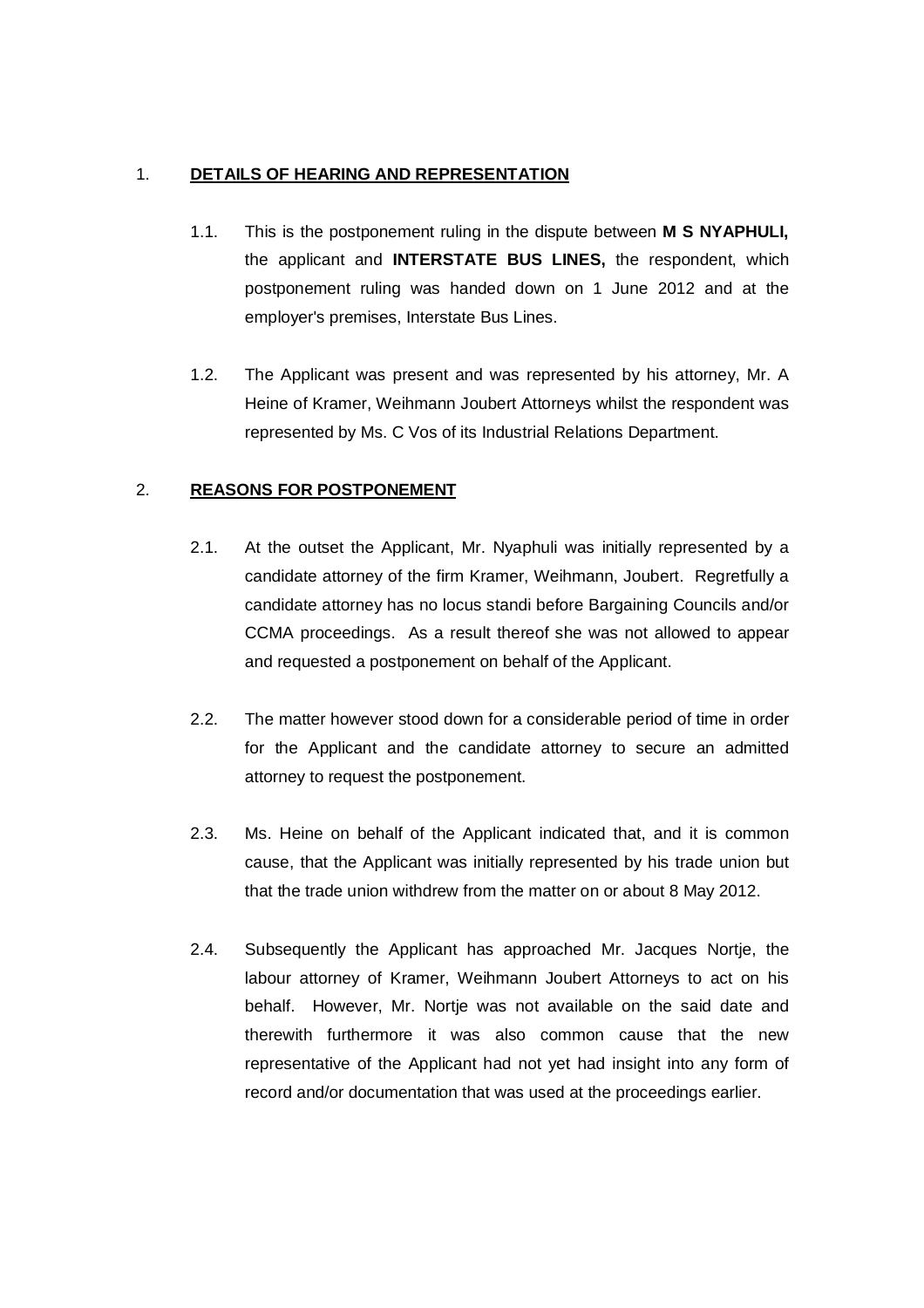#### 3. **CONSIDERATIONS REGARDING REQUEST FOR POSTPONEMENT**

- 3.1. In considering the request for postponement, the following factors were considered:
	- 3.1.1. Firstly and foremostly, it is indeed so that the attorneys were new to the proceedings and it would not be possible for them to properly and fairly represent the Applicant without having perused all the documentation and studied the record of the proceedings to date.
	- 3.1.2. What is also of importance is the fact that the Applicant is not in a position to duly and properly represent himself in the matter, especially considering the comparative ability between the Applicant and the representative of the Respondent. The Respondent's representative is a well seasoned representative, knowledgeable and competent in proceedings of this nature. It will thus not be in the interest of social justice to immediately disallow legal representation and thereby force the Applicant to represent himself.
	- 3.1.3. However, fairness must also prevail in the matter and it is indeed so, as argued by the representative of the Respondent when opposing the application that the Respondent is being prejudiced by the continuous postponement of the matter in that on each instance it is the Respondent who has to pay the costs of the Bargaining Council and on each instance employees must be taken out of their jobs to be available to testify.
	- 3.1.4. Therewith, should the Applicant be reinstated the employer faces the possibility of being prejudiced in that the amount payable for the period which the Applicant was unemployed could be excessive.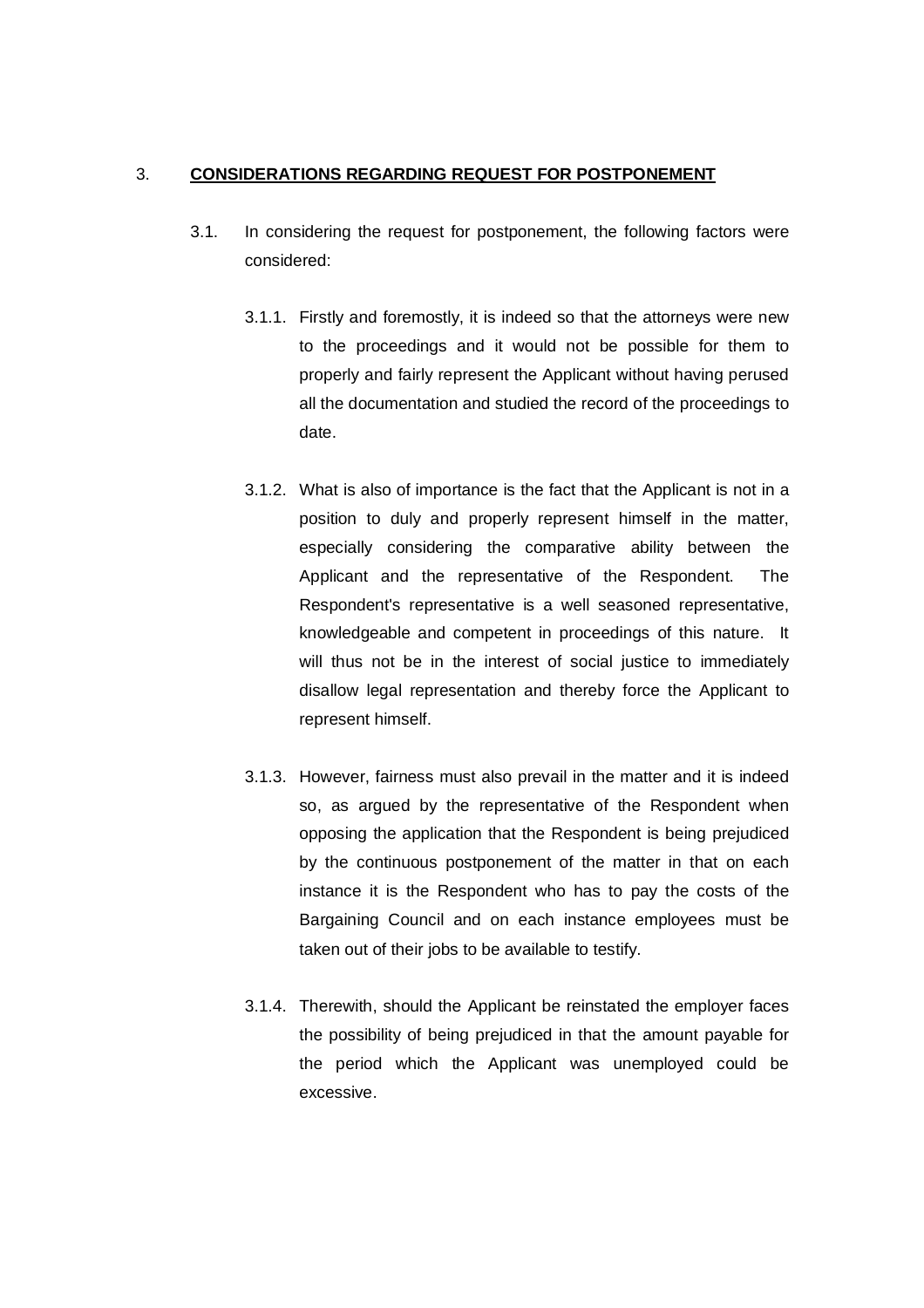- 3.1.5. It is also furthermore so that the Applicant was aware that his trade union had withdrawn on 8 May 2012 and subsequent to the withdrawal of the trade union the Applicant has taken no positive steps to secure the record and/or the documentation for his attorney of record nor has the attorney of record taken any such positive steps in the interim.
- 3.1.6. There was also no formal application for postponement to the Bargaining Council prior to the commencement of the arbitration proceedings.
- 3.2. However, taking into consideration all of the above and in endeavouring to balance to scales and act in fairness to both parties the following ruling is made.

#### 4. **RULING**

- 4.1. The matter is postponed sine die to a date to be allocated by the Bargaining Council.
- 4.2. The Applicant, Mr. Nyaphuli must pay the costs of the Bargaining Council of the day in the amount of R4000.00 (Four thousand rand) and on or before 2 July 2012, failing which it will be deemed that the Applicant has abandoned his case and same will be dismissed.
- 4.3. In the event of the arbitration award going in favour of the Applicant and reinstatement and/or compensation is ordered then and in that event the period of unnecessary delay caused by the postponements will not be held against the Respondent and will not be brought into consideration when calculating compensation and/or arrear salary monies payable.

Thus dated and signed at Bloemfontein on this 6<sup>th</sup> day of June 2012.